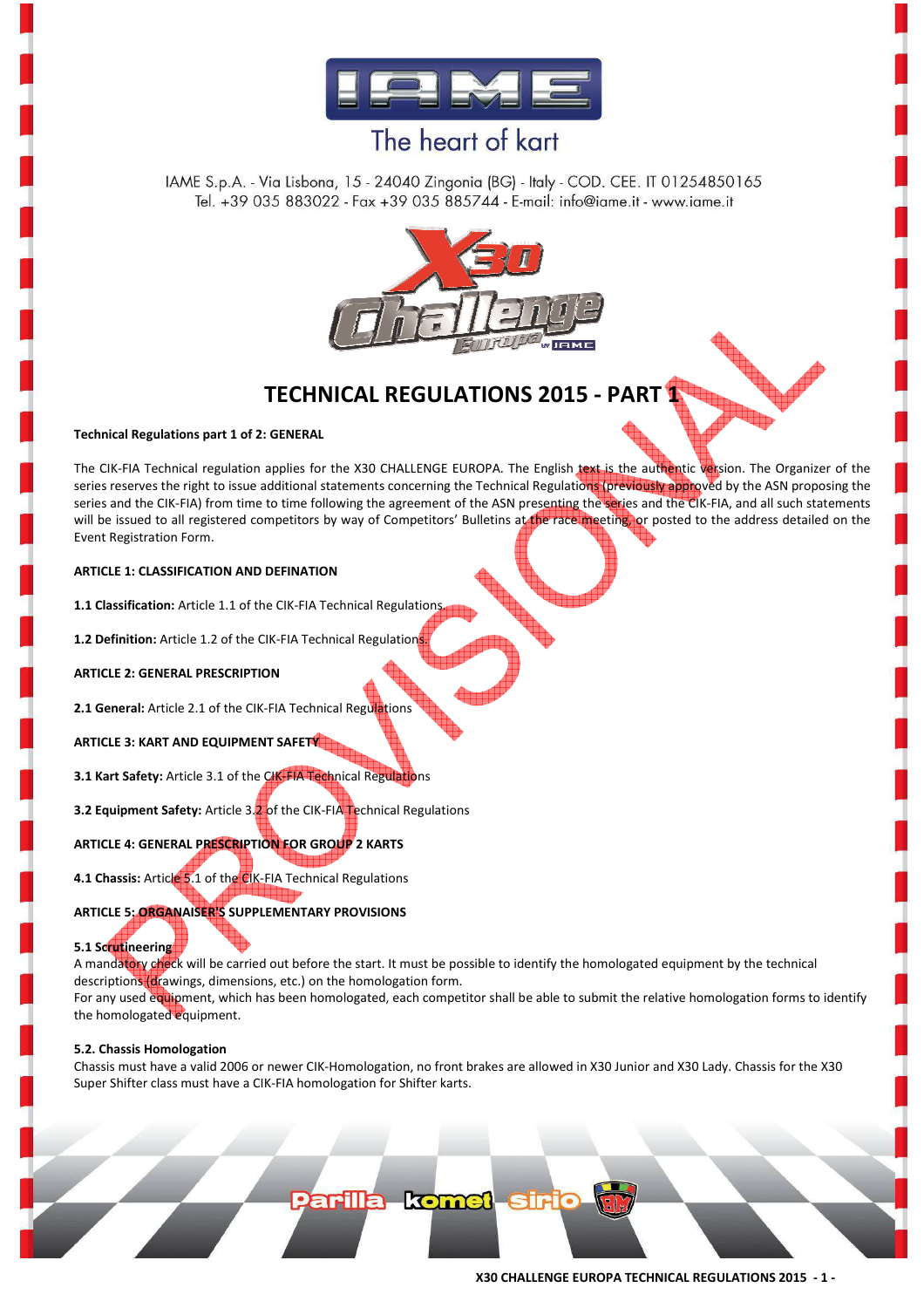

IAME S.p.A. - Via Lisbona, 15 - 24040 Zingonia (BG) - Italy - COD. CEE. IT 01254850165 Tel. +39 035 883022 - Fax +39 035 885744 - E-mail: info@iame.it - www.iame.it

#### **5.3 Amount of Equipment (Chassis)**

Drivers will be allowed one (1) chassis only. However if a damage occurs to the chassis previously scrutinized for the meeting, if in the opinion of the scrutineer it is not practical to repair in time, one alternative chassis of the same make and model as the damaged chassis may be scrutinized, in order to continue the meeting.

#### **5.4 Amount of Equipment (Engines)**

Only 2 (two) engines are allowed for each driver and category for Scrutineering and use per event.

#### **5.5 Fuel & Oil**

**a)** Fuel will be non "Parc Ferme" status.

**b)** It will be each competitor's responsibility to purchase their own petrol from free practice until the end of the race weekend on Sunday. The gas station to purchase the petrol from and the octane ratio, will be stated in the Supplementary Regulations of the event. It is mandatory to employ only the indicated fuel in all Official sessions.

**c)** The requirements specified in these regulations are intended to ensure the use of fuels predominantly composed of compounds normally found in commercial fuel, and to forbid the use of specific power-boosting chemical compounds.

**d)** At any time the volume of fuel in the tank must be over or equal to 1.5 litres.

**e)** The petrol must be unleaded, 98 octane, available from the fuel pump designated by the Organizer.

**f)** The oil mixture ratio shall be 4%/6% .

**g)** It is forbidden to add any liquid and/or power-boosting chemicals in the petrol. The Scrutineer/Organization, following a decision of the Stewards, has the right to change/replace any Entrant's / Drivers petrol at his/hers discretion and at any time.

Case 1 - Should this be the case, the Entrant / Drivers will be asked to enter servicing park without petrol in his/hers petrol tank, here the fuel will be added, at no cost for the driver.

Case 2 - Petrol will be changed without warning, at no cost for the driver. Changed/Replaced petrol will be the petrol as stated in the supplementary regulations of the event. It is recommended that evaluation of fuels at the racetrack be conducted using one or all of the following tests:

**1)** Digatron DT- 47 Fuel Meter Test.

**2)** Specific Gravity Test

**3)** Water Solubility Test

#### **5.6 Lubricant**

The official oil for the X30 CHALLENGE EUROPA is the CIK-Homologated Wladoil K-2T and it is compulsory to be used; no other oil is allowed.

**5.7 Tyres**

**5.7.1 Dry Tyres X30 Junior / X30 Lady** KOMET Racing Tyres - mod.: K1H Sizes: Front: 10 x 4,60-5 / Rear: 11 x 7,10 -5

**5.7.2 Dry Tyres X3 Senior & X30 Master** 

KOMET Racing Tyres - mod.: K1H Sizes: Front:  $10 \times 4,60-5$  / Rear:  $11 \times 7,10-5$ 

**5.7.3 Dry Tyres X30 Super Shifter** 

KOMET Racing Tyres - mod.: K1H Sizes: Front:  $10 \times 4,60-5$  / Rear:  $11 \times 7,10-5$ 

**5.7.4 Wet Tyres all categories**

KOMET Racing Tyres - mod.: K1W Sizes: Front: 10 x 4,20-5 / Rear: 11 x 6,00-5

Parilla komei sir

**X30 CHALLENGE EUROPA TECHNICAL REGULATIONS 2015 - 2 -**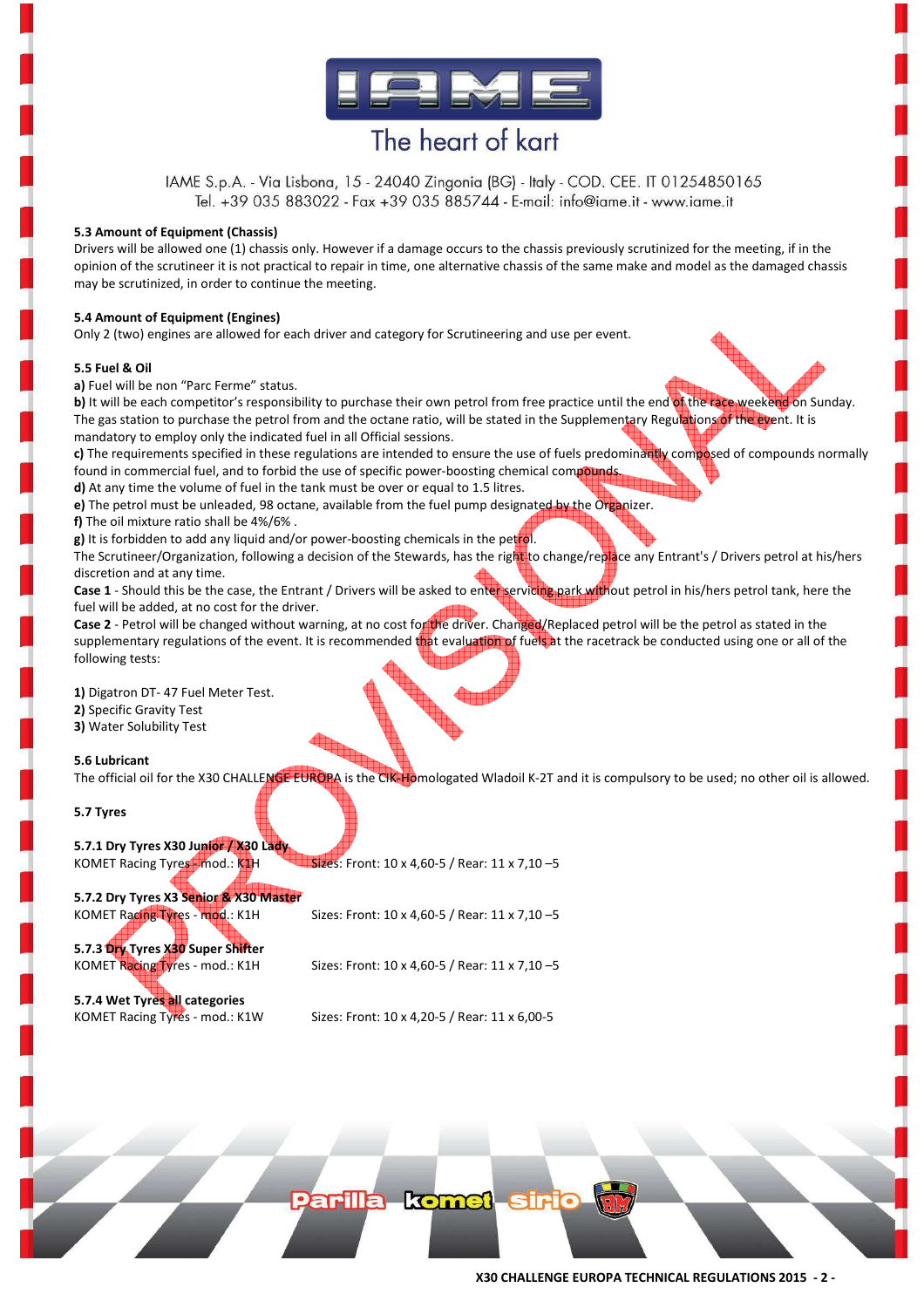

IAME S.p.A. - Via Lisbona, 15 - 24040 Zingonia (BG) - Italy - COD. CEE. IT 01254850165 Tel. +39 035 883022 - Fax +39 035 885744 - E-mail: info@iame.it - www.iame.it

#### **5.7.5 Modification of Tyres.**

Any modification of a tire is forbidden, in all categories, the heating and cooling of tires by any method, and/or remoulding or treating the tires with any chemical substance is forbidden.

The measuring device MiniRAE Lite of the company «RAE Systems Inc. (USA)» will be used in Qualifying Practice, Qualifying Heats, Second Chance Heat, if scheduled, and final phase to check that the tyres are in conformity with the regulations. The VOC measurement of the tyres may not exceed the maximum ppm limiting value (5ppm) under any circumstances. Note: pollution of the tyres, e.g. by chain spray, must be avoided since this can result in the limiting value being exceeded.

Should the check at the "Start" Servicing Park establish that one or more tyres are not in conformity with the regulations, the relevant Driver will not be allowed access to the Pre-Gird. Should the test be carried at the "Finish" Servicing Park and one or more tyres result not in conformity with the regulations, the driver is disqualified from the race. Protests against this procedure are not admitted. Protests and Appeals in this regard do not have a suspensory effect.

#### **5.7.6 Tyres Availability**

Tyres needed for free practice are available trough the KOMET Racing Tyres dealer net.

#### **5.8 Racing Numbers and Drivers ID on Karts**

Article 2.24 CIK-FIA Technical Regulations

**5.8.1** The numbers shall be black (without shadow and colour stripes) on a clear yellow background, and they shall be at least 15 cm high and have a 2 cm thick stroke and represented with an Arial type or similar font. The competition number shall be bordered by a yellow background of 1 cm minimum. They must be fitted before free practice and must be clearly visible during the hole race event (damaged numbers and I.D must be replaced regularly) on both front and rear and on both sides towards the rear of the bodywork. The number plates fitted at the back of the kart shall be plane and have rounded corners (diameter of rounded corners 15 to 25 mm) with 22 cm sides. The plates shall be flexible and made of opaque plastic, and they shall always be visible (fixation without a possible displacement).

**5.8.2** Driver's name as well as the flag of his nationality (Origin of Licence) shall be in the fore part of the lateral bodywork. The minimum height of the flag and the letters of the name shall be 3 cm.

#### **5.9 Scrutineering**

A mandatory check will be carried out before the start of the Non Qualifying Practice. It must be possible to identify the homologated equipment by the technical descriptions (drawings, dimensions, etc.) on the Homologation Form.

For any used equipment, which has been homologated, every competitor shall be able to submit the relevant Homologation Forms. For identification and control it must be possible to identify the homologated equipment. The homologation forms of the equipment and their content are at the Entrant's responsibility.

**5.9.1** Each Driver will be entitled to submit to Scrutineering the following equipment:

- One (1) chassis with a valid 2006 or newer CIK-Homologation.
- Two (2) engines of the same type per driver and category for the event.

#### **5.10 Engines General**

**5.10.1** Category X30 Junior: IAME X30 - 125cc RL TaG (125cc-centrifugal dry clutch drive-water cooled-TaG Junior restricted version) **5.10.2** Category X30 Senior: IAME X30 - 125cc RL TaG (125cc-centrifugal dry clutch drive-water cooled-TaG)

**5.10.3** Category X30 Master: IAME X30 - 125cc RL TaG (125cc-centrifugal dry clutch drive-water cooled-TaG)

**5.10.4** Category X30 Super Shifter: IAME X30 Super Shifter - 175cc RL TaG (175cc-6 speeds gearbox-water cooled-TaG)

**5.10.5** Category X30 Lady: IAME X30 - 125cc RL TaG (125cc-centrifugal dry clutch drive-water cooled-TaG Junior restricted version)

**arilla komet sir**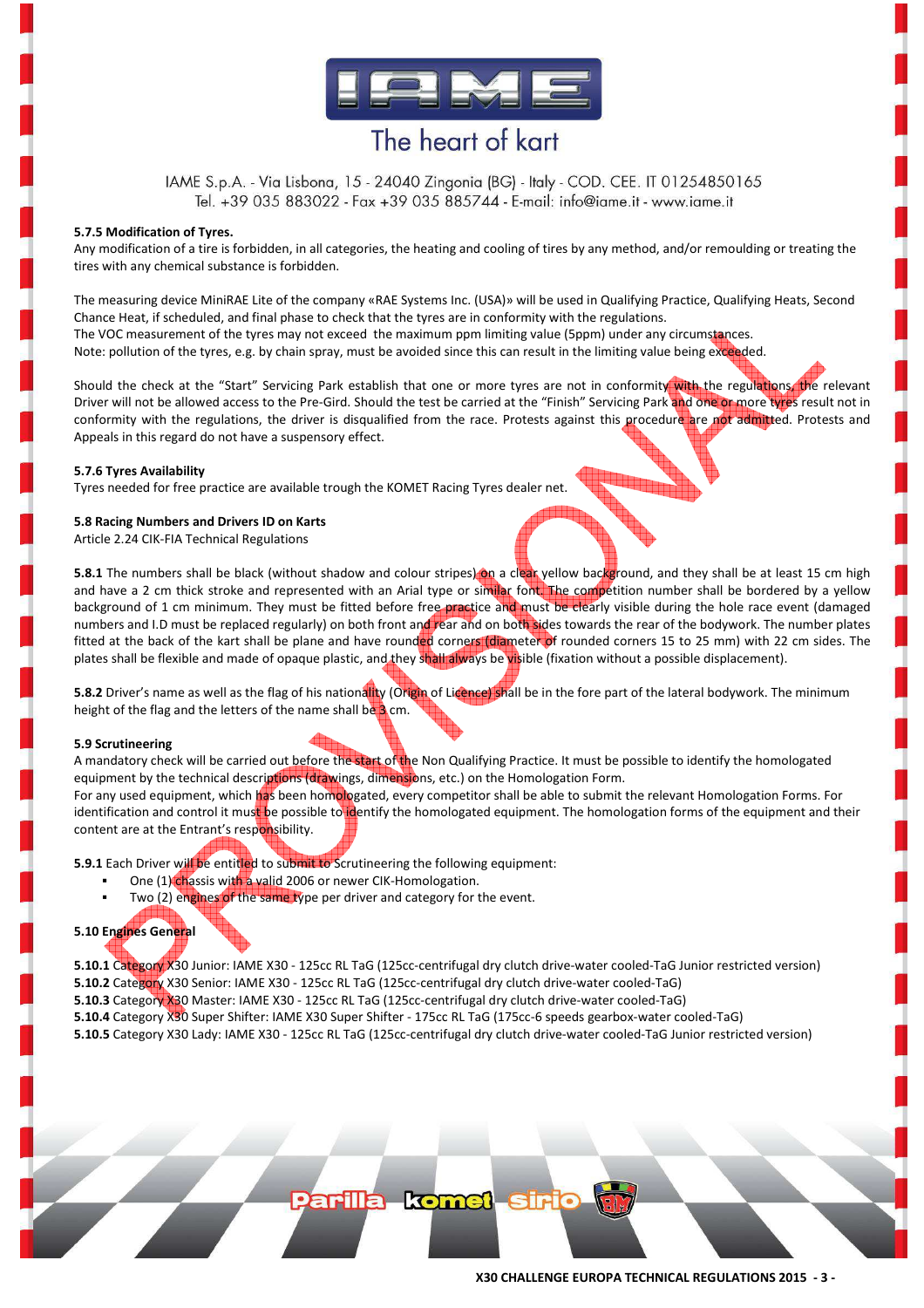

IAME S.p.A. - Via Lisbona, 15 - 24040 Zingonia (BG) - Italy - COD. CEE. IT 01254850165 Tel. +39 035 883022 - Fax +39 035 885744 - E-mail: info@iame.it - www.iame.it

#### **6. ENGINES TECHNICAL REGULATIONS**

**All technical regulations are available on: www.x30world.eu** 

**ATTACHMENT 1: homologation form n. 343A - IAME X30 Super Shifter 175cc RL - TaG ATTACHMENT 2: homologation form n. 254Q - IAME X30 125cc RL - TaG ATTACHMENT 3: homologation form n. 293E - Carburateur Tryton Hobby 27-C ATTACHMENT 4: homologation form n. 254Q - Restriction IAME X30 Junior ATTACHMENT 5: -** 

**ATTACHMENT 6: tyres regulations**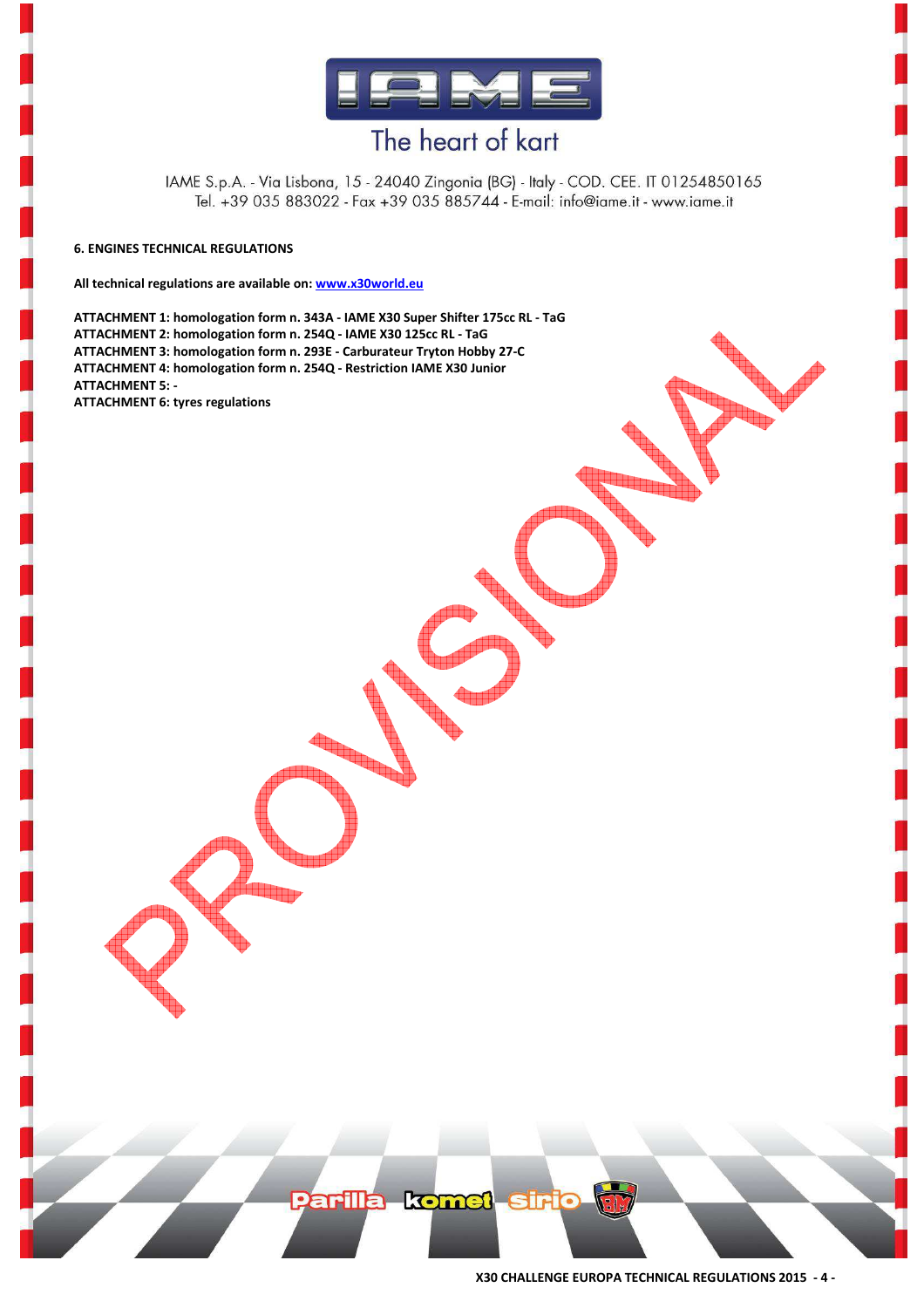

IAME S.p.A. - Via Lisbona, 15 - 24040 Zingonia (BG) - Italy - COD. CEE. IT 01254850165 Tel. +39 035 883022 - Fax +39 035 885744 - E-mail: info@iame.it - www.iame.it

### **TECHNICAL REGULATIONS 2015 - PART 2**

#### **Technical Regulations part 2 of 2: ENGINES**

The CIK-FIA Technical regulation also applies for the X30 CHALLENGE EUROPA. The English text is the authentic version. IAME S.p.A. and the Karting Club du Pays d'Omes-Mirepoix reserve the right to issue additional statements concerning the Technical Regulations (previously approved by the ASN proposing the series and the CIK-FIA) from time to time following the agreement of the ASN presenting the series and the CIK-FIA, and all such statements will be issued to all registered competitors by way of Competitors Bulletins at the race meeting, and/or posted to the address detailed on the Event registration Form.

#### **Article 1 ENGINES GENERAL**

**1.1** Category X30 Junior: IAME - X30 125cc RL TaG - (125cc- centrifugal dry clutch drive-water cooled-TaG) Junior restricted version

**1.2** Category X30 Senior: IAME - X30 125cc RL TaG - (125cc-centrifugal dry clutch drive-water cooled-TaG)

**1.3** Category X30 Master: IAME - X30 125cc RL TaG (125cc-centrifugal dry clutch drive-water cooled-TaG)

**1.4** Category X30 Super Shifter: IAME - X30 Super Shifter 175cc RL TaG (175cc-6 speed gearbox-water cooled-TaG)

**1.5** Category X30 Lady: IAME - X30 125cc RL TaG - (125cc- centrifugal dry clutch drive-water cooled-TaG) Junior restricted

#### **Article 2 ENGINES TECHNICAL REGULATIONS**

**2.1** All Technical Regulations are available in digital format on www.x30world.eu.

#### **Article 3 ENGINE IAME X30 125cc RL TaG - X30 SENIOR & X30 MASTER CATEGORIES**

Any modification or adjunction on the engine and its accessories, if not expressly authorized, is forbidden. IAME considers as modifications any action changing the initial aspect and dimensions of an original part. Any modification and/or installation having as a consequence to alter a dimension and/or its control possibility is strictly forbidden. The Entrant is liable for the conformity of their equipment.

**3.1** The following original homologation forms of the engine:

- «254Q» Parilla 125cc X30 LIMIT. 16000
- «293E» Carburatore TRYTON HB27-C

### are integral part of the technical regulations.

**3.2** Only the IAME X30 125cc-RL-TaG, original and strictly in compliance with the manufacturer's technical form (technical features, sizes, weights, diagrams with the tolerances prescribed by the manufacturer) is admitted. The pictures on the original homologation forms are as well valid to identify the engine and the parts.

**3.3** The engines must be provided with their original serial number.

No modification, improvement, polishing, addition or removal of material of any engine part is allowed. Each engine internal or external part has to be installed in its original position and functioning according to the original design specs.

**3.4** IMPORTANT: The tolerances reported on homologation form are necessary to comprise all the machining, assembling and settling tolerances. Nevertheless, the Entrant is absolutely not allowed to make any intervention on the engine, even if the characteristic dimensions after his intervention will still be within the prescribed tolerances.

Parilla komet siric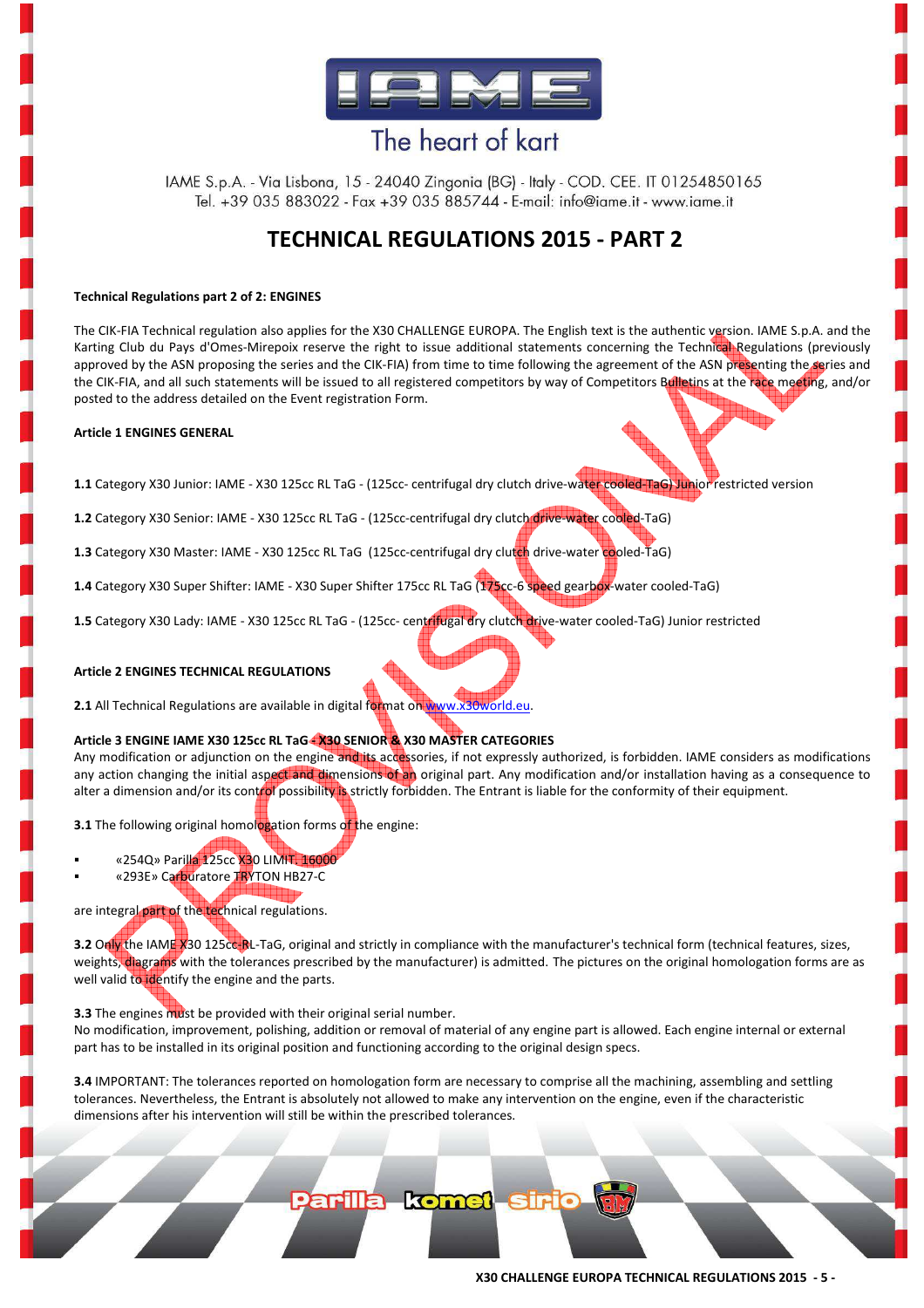

IAME S.p.A. - Via Lisbona, 15 - 24040 Zingonia (BG) - Italy - COD. CEE. IT 01254850165 Tel. +39 035 883022 - Fax +39 035 885744 - E-mail: info@iame.it - www.iame.it

**3.4.1** Any tuning is forbidden: the maximum and minimum allowed values and the volume of the combustion chamber have to be measured according to the CIK Technical Regulations.

#### **3.5 DIAGRAMS AND VOLUME CHART:**

|                                  | <b>IAME X30</b>                       |  |
|----------------------------------|---------------------------------------|--|
| <b>EXHAUST</b>                   | 177.5° Maximum                        |  |
| TT TRANSFER                      | $127^\circ$<br>± 2°                   |  |
| SIDE TRANSFERS                   | $126^\circ$<br>$\pm 2^{\circ}$        |  |
| <b>COMBUSTION CHAMBER VOLUME</b> | 9,7cc Minimum with Cl <b>k insert</b> |  |

Homologation form « 254Q » - angular reading by inserting a 0.2x5mm gauge

#### **3.6 CYLINDER HEAD**

**3.6.1** The cylinder head has to be strictly original. Only the thread repairing by means of an M14 x1,25 helicoll of the same length as the original thread is allowed. The sparkplug body tightened on the cylinder head must not protrude from the upper part of the combustion chamber dome.

**3.6.2** The squish (distance between piston and the cylinder head) must be minimum 0.9mm at all points. The thickness of the tin wire (50% tin minimum.) used for the squish measurement must have a 1,5mm diameter. Measurements must be taken with the engine in racing conditions at any time during the event. The original IAME gauge n. ATT-025/1 is the reference to measure the cylinder head profile. The gauge shape must match with the dome profile, the squish area and the gasket plane.

#### **3.7 CYLINDER**

Only the original cylinder can be employed. Polishing, sandblasting, trimming or adjustments are not allowed. Only re-boring is allowed. In case of doubt, the shape and the height of the transfers have to be compared to the cylinder of the sample engine. No heat treatment or surface treatment are allowed. The diagram adjustment is allowed only by means of the cylinder gasket replacement. Only one cylinder gasket, identical to the original one (0.40mm or 0.20mm +/-0.05 mm) is admitted. No head gasket is admitted. The original IAME gauge n. ATT-025/2 is the reference to measure the cylinder transfers profile.

Starting from the serial n. M3521/B3059 the X30 engines are equipped with a marked cylinder, as shown on the homologation form:

- engines with serial number previous to M3521/B3059 can be equipped with the marked cylinder.
- engines with serial number subsequent to M3521/B3059 cannot be equipped with the non marked older cylinder.

#### **3.8 CRANKCASE, CRANKSHAFT, CON-ROD, CRANKPIN**

Strictly original and without any modification. Only original big end cage (X30125431), original washers (X30125436) and original small end cage (E-10440) are allowed.

#### **3.9 BEARINGS**

Steel and plastic cages are allowed. Only the strictly original crankshaft ball bearings (6206, C3 or C4) and counter balancing shaft ball bearings (6202, C3 or C4 and 6005, C3 or C4) are admitted. Ball-bearing with oblique contacts are forbidden. Only bearings with steel balls and rings are authorized. (Ceramic is forbidden).

**arilla komet sin** 

#### **3.10 PISTON, RING AND PIN**

Strictly original without any modification, and in compliance with the engine technical form.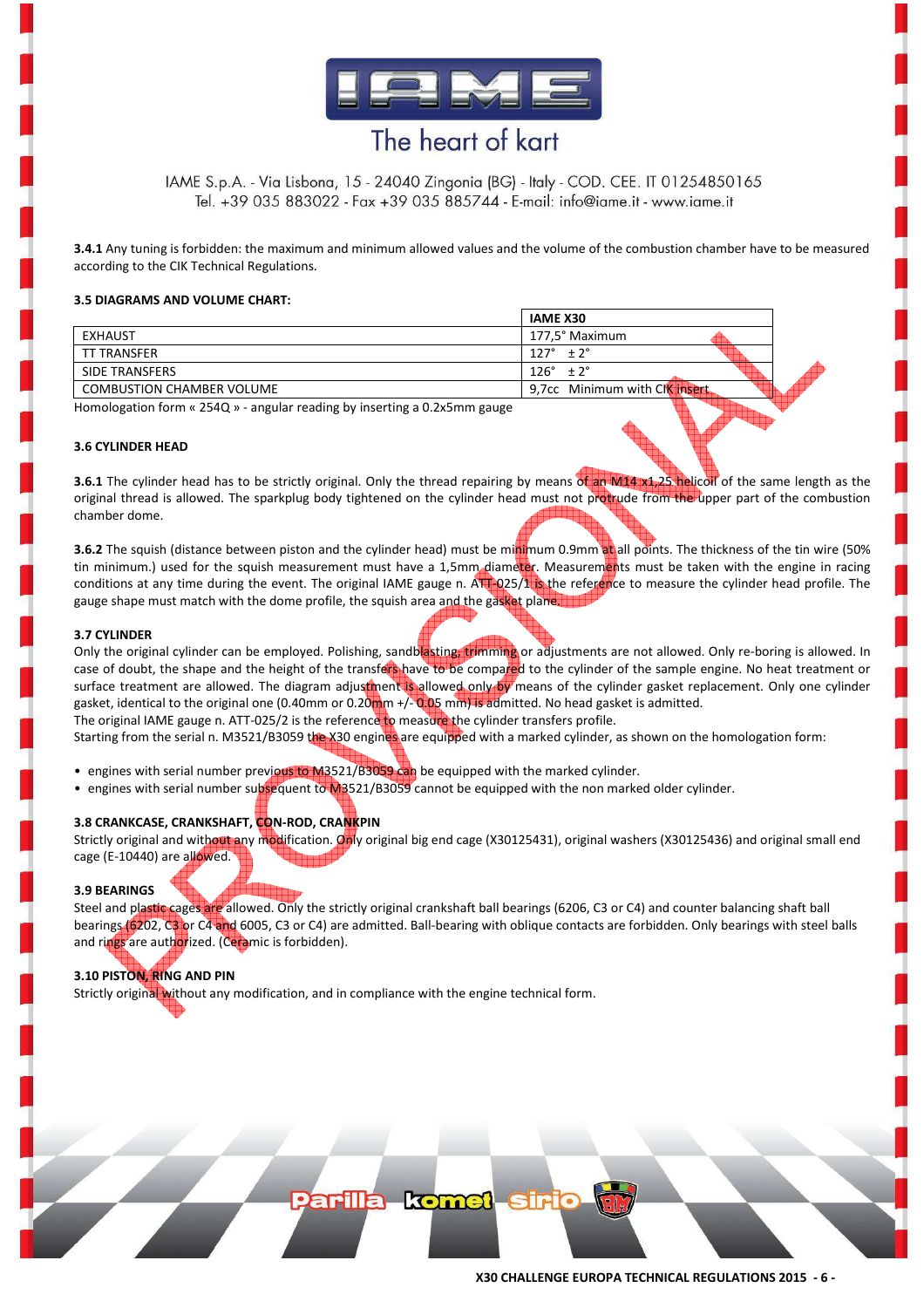

IAME S.p.A. - Via Lisbona, 15 - 24040 Zingonia (BG) - Italy - COD. CEE. IT 01254850165 Tel. +39 035 883022 - Fax +39 035 885744 - E-mail: info@iame.it - www.iame.it

#### **3.11 REED BLOCK**

Strictly original without any modification. No gasket planes machining is allowed. Free screws. Original reed valve cover without any modification is allowed.

#### **3.12 REED PETALS**

Only fibreglass or carbon original IAME marked reed petals (min. 0.24mm thickness) are allowed. Mixing of carbon fibre and fibreglass petals is forbidden.

#### **3.13 CARBURETTOR**

Only the Tryton HB27-C carburettor (Venturi max. diam. 26mm) supplied together with the engine in its original configuration (same brand, same model, same reference) is admitted. Only the accessories supplied together with the original carburettor are allowed; diaphragms, diaphragm gaskets and the needle valve spring are free.

The needle valve can be replaced by one of the following types:

- $\checkmark$ IAME original 10939-R51 needle valve without seal gasket
- $\checkmark$ IAME original 10948-R18 needle valve and with seal gasket

Mixing parts of the two needle valve kits is forbidden. Carburettor positioning (i.e. with pump in upper or in lower position) is free. The inlet silencer must be identical to the original one supplied together with the engine (same brand, same model, same reference) with max. 22mm diameter intake tubes. Protective grids are optional. The rubber manifold with air filter connecting the inlet silencer to the carburettor is mandatory and must be installed and in compliance with the homologation form.

Any injection and/or spraying system is forbidden. In case of doubt the carburettor must be compared to the sample carburettor.

#### **3.14 CLUTCH**

The centrifugal clutch must engage at max. 4.000 RPM moving the kart with driver on board and in racing conditions. The clutch must be completely triggered at max. 6.000 RPM in any condition, this measurement can eventually be checked with proper instruments. Each driver will be responsible for the wear status of the clutch padding material and friction parts cleaning, since the proper clutch operation might be checked at any moment of the event, and even after each phase.

#### **3.15 IGNITION**

**3.15.1** Only **original** ignitions, either **Digital Selettra** or **Digital PVL** systems are allowed, without any modification. Scrutineers, following a decision of the Stewards have the right to ask for the replacement of the whole ignition system or part at any moment before starting the race. The organizer will not be liable for any eventual breakdown occurred after the replacement.

**3.15.2** Only the electronic CDI box type "C" (16000 RPM) is allowed and must be fixed on the chassis. The markings on the electronic box are compulsory and must be clearly visible without disassembling the electronic box. Covering with adhesive or masking tape is forbidden. Modifications on the stator fixing, the shape and thickness of the rotor key and the rotor and crankshaft slots are forbidden. The battery must be fixed to the chassis and always connected to the ignition system.

#### **3.16 SPARKPLUG**

**3.16.1** Only the following NGK sparkplugs, strictly original and without any modification, are allowed:

B9EG - B10EG - BR9EG - BR10EG - BR9EIX - BR10EIX

**3.16.2** The sparkplug must be installed with its original gasket.

**3.16.3** The insulator must not exceed the sparkplug body and the length of the sparkplug body itself must be max. 18,5 mm.

Parilla komet siri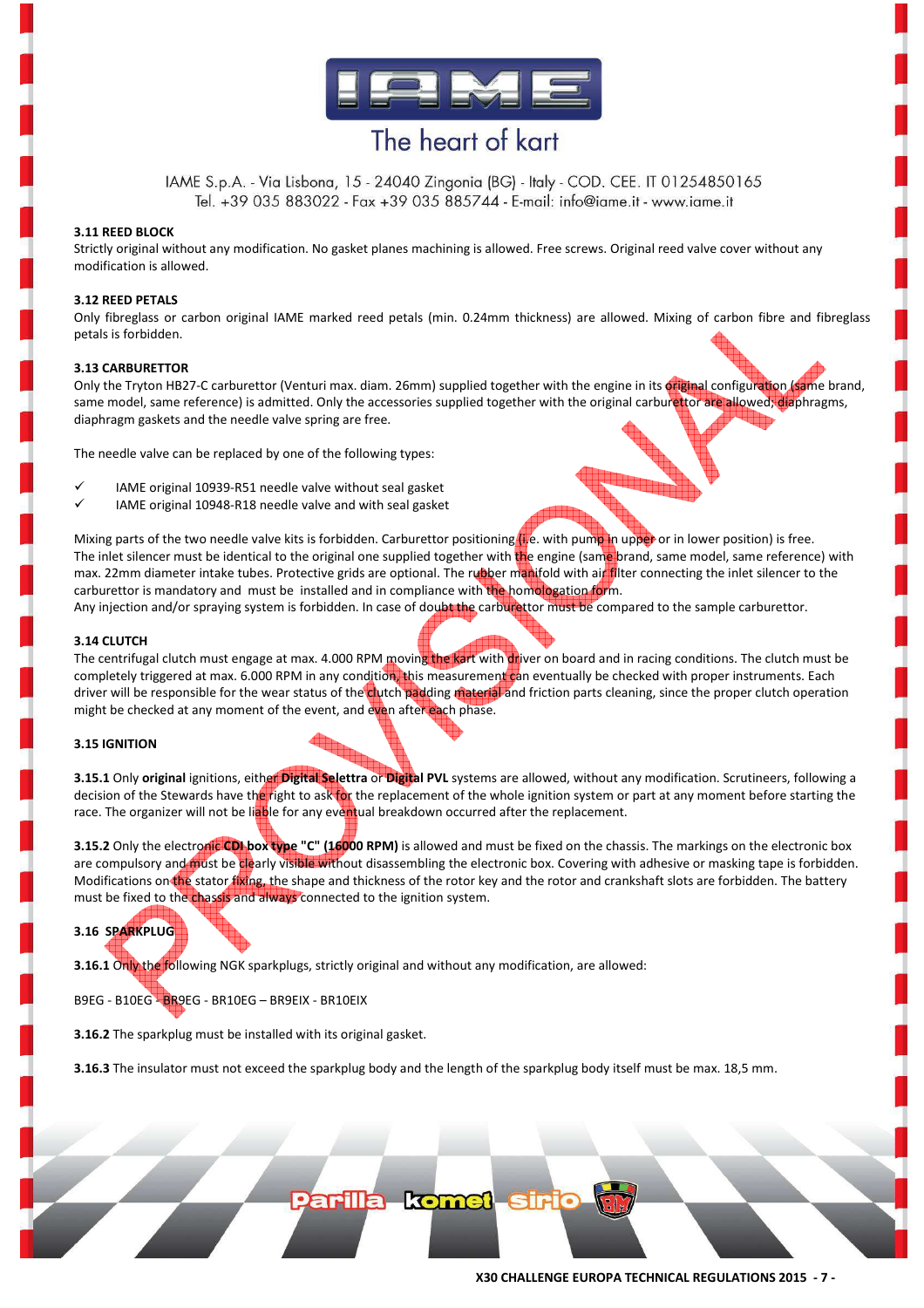

IAME S.p.A. - Via Lisbona, 15 - 24040 Zingonia (BG) - Italy - COD. CEE. IT 01254850165 Tel. +39 035 883022 - Fax +39 035 885744 - E-mail: info@iame.it - www.iame.it

**3.16.4** Original spark plug cap, as delivered with the engine (IAME p.n. 10544)

#### **3.17 EXHAUST**

**3.17.1** Only the original muffler and header are allowed as supplied with the engine and must be kept strictly original and in compliance with the homologation form, therefore no modification in structure or in dimensions is allowed. Drilling and welding operations on the header are allowed only to install a temperature probe.

**3.17.2** To modify the exhaust length only the flexible hose length can be modified. In any case the exhaust system must be in compliance with the phonometric measurement.

#### **3.18 COOLING**

The cooling system must be in its original configuration: only one IAME original radiator (p.n. T-8000B), only one IAME original simple water pump (p.n. T-8202) are allowed and in compliance with the homologation form. The number of radiator support brackets is not limited. Only simple or by pass original IAME thermostats are allowed and their use is optional. Only water with no other additives is allowed for cooling. No additives are allowed. Radiators shields, either adhesive or mechanic are allowed but should not be removable when the kart is in motion. Only original water cooling tubes, as delivered with the engine.

#### **3.19 STARTING**

**3.19.1** The engine is provided with an on board electric starter. The original on board starting system has to be installed with all its components and properly connected.

#### **3.20 SPROCKETS**

Only IAME original Z10 or Z11 or Z12 sprockets are admitted.

#### **3.21 INSPECTIONS**

**3.21.1** The engine technical inspection is performed by the technical stewards together with one delegate previously appointed by IAME S.p.A. who will act as consultant. The technical stewards have the right to inspect any part to the point that it can no longer be employed. If this is the event, the inspected part that comes out to be regular will be replaced to the driver at no cost. Any part found out irregular, will not be refunded.

**3.21.2** In any moment, the technical officials, following a decision of the Stewards, have the right to replace any part, any accessory or even the entire engine.

**3.21.3** The technical forms are the main comparison reference for scrutineers. In case of doubts on the engine parts conformity, the comparison with the sample engine will be the definitive probating element.

**3.21.4** In case of extremely controversial events, the Stewards can decree the delivery of the concerned parts, duly sealed, to IAME S.p.a. which will proceed with an accurate inspection at the factory with the presence of one representative of the Competitor and one of the Sporting Authority (ASN).

Parilla komet sir

**X30 CHALLENGE EUROPA TECHNICAL REGULATIONS 2015 - 8 -**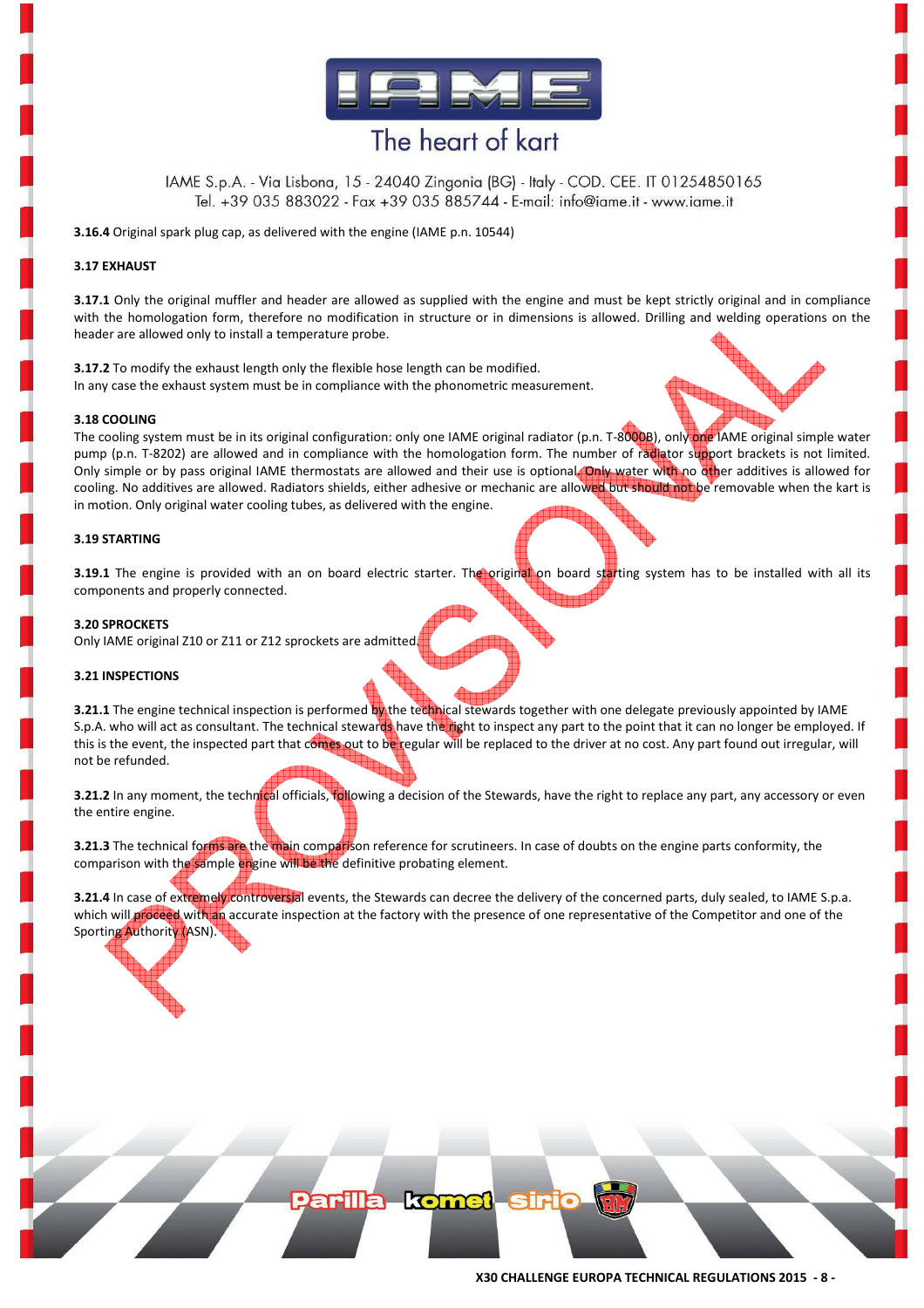

IAME S.p.A. - Via Lisbona, 15 - 24040 Zingonia (BG) - Italy - COD. CEE. IT 01254850165 Tel. +39 035 883022 - Fax +39 035 885744 - E-mail: info@iame.it - www.iame.it

#### **Article 4. ENGINE IAME X30 125cc RL TaG – CATEGORY X30 JUNIOR & X30 LADY**

Any modification or adjunction on the engine and its accessories, if not expressly authorized, is forbidden. IAME considers as modifications any action changing the initial aspect and dimensions of an original part. Any modification and/or installation having as a consequence to alter a dimension and/or its control possibility is strictly forbidden. The Entrant is liable for the conformity of their equipment.

**4.1** The following original homologation forms of the engine:

- «254Q» Parilla 125cc X30 LIMIT. 16000
- «254Q» Parilla 125cc X30 LIMIT. 16000 Junior 29 mm restricted header
- «293E» Carburator TRYTON HB27-C

are integral part of the technical regulations.



well valid to identify the engine and the parts.

**4.3** The engines must be provided with their original serial number.

No modification, improvement, polishing, addition or removal of material of any engine part is allowed. Each engine internal or external part has to be installed in its original position and functioning according to the original design specs.

**4.4** IMPORTANT: The tolerances reported on homologation form are necessary to comprise all the machining, assembling and settling tolerances. Nevertheless, the Entrant is absolutely not allowed to make any intervention on the engine, even if the characteristic dimensions after his intervention will still be within the prescribed tolerances.

4.4.1 Any tuning is forbidden: the maximum and minimum allowed values and the volume of the combustion chamber have to be measured according to the CIK Technical Regulations.

#### **4.5 DIAGRAMS AND VOLUME CHART:**

|                                  | <b>IAME X30</b>               |
|----------------------------------|-------------------------------|
| <b>EXHAUST</b>                   | 177.5° Maximum                |
| <b>TT TRANSFER</b>               | $127^{\circ}$ + $2^{\circ}$   |
| SIDE TRANSFERS                   | $126^{\circ}$ + $2^{\circ}$   |
| <b>COMBUSTION CHAMBER VOLUME</b> | 9.7cc Minimum with CIK insert |

Homologation form «254Q» - angular reading by inserting a 0.2x5mm gauge

#### **4.6 CYLINDER HEAD**

4.6.1 The cylinder head has to be strictly original. Only the thread repairing by means of an M14x1,25 helicoil of the same length as the original thread is allowed. The sparkplug body tightened on the cylinder head must not protrude from the upper part of the combustion chamber dome.

**4.6.2** The squish (distance between piston and the cylinder head) must be minimum 0.9mm at all points. The thickness of the tin wire (50% minimum tin) used for the squish measurement must have a 1,5mm diameter. Measurements must be taken with the engine in racing conditions at any time during the event. The original IAME gauge n. ATT-025/1 is the reference to measure the cylinder head profile. The gauge shape must match with the dome profile, the squish area and the gasket plane.

**arilla komet sir**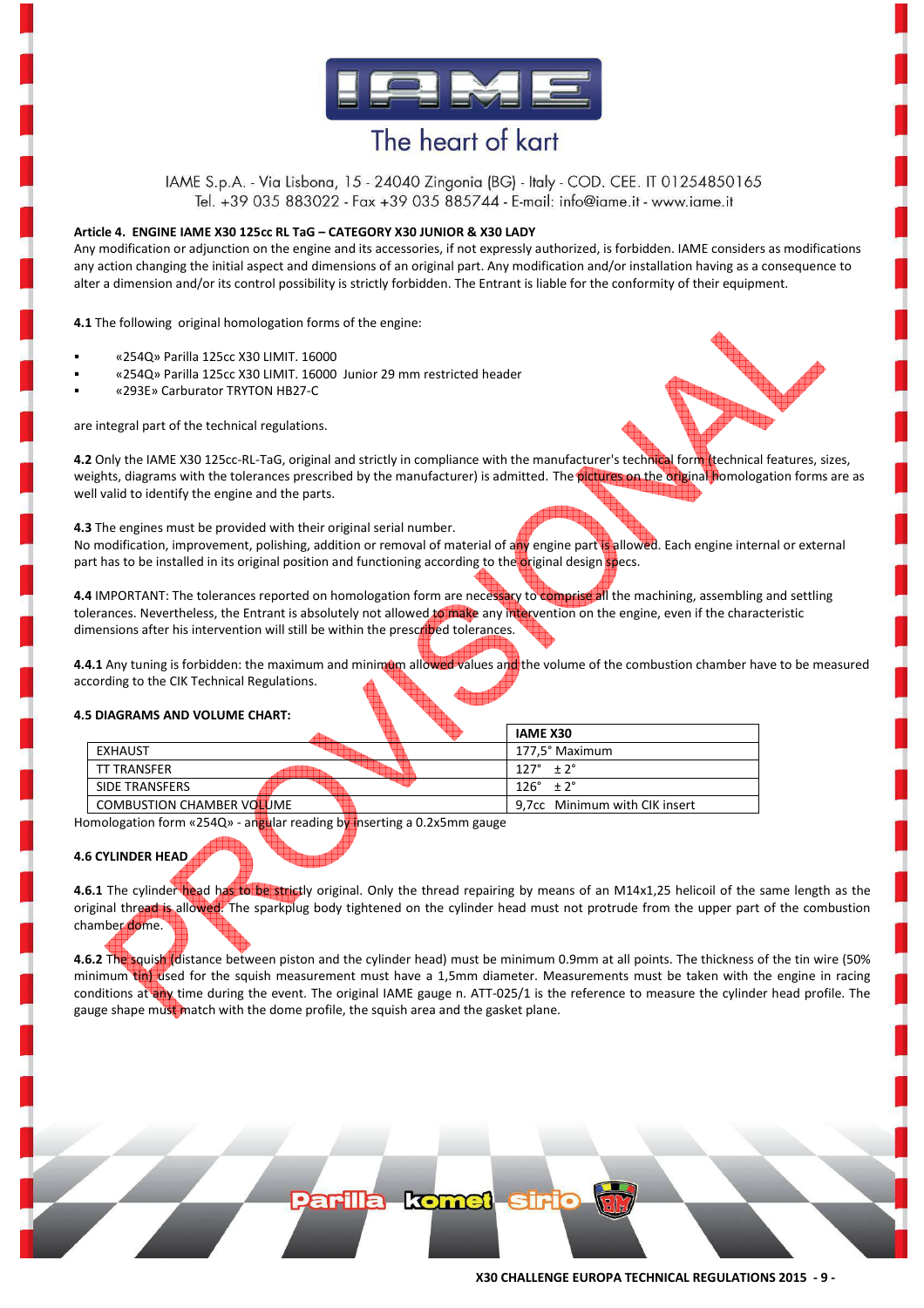

IAME S.p.A. - Via Lisbona, 15 - 24040 Zingonia (BG) - Italy - COD. CEE. IT 01254850165 Tel. +39 035 883022 - Fax +39 035 885744 - E-mail: info@iame.it - www.iame.it

#### **4.7 CYLINDER**

Only the original cylinder can be employed. Polishing, sandblasting, trimming or adjustments are not allowed. Only re-boring is allowed. In case of doubt, the shape and the height of the transfers have to be compared to the cylinder of the sample engine. No heat treatment or surface treatment are allowed. The diagram adjustment is allowed only by means of the cylinder gasket replacement. Only one cylinder gasket, identical to the original one (0.40mm or 0.20mm +/- 0.05 mm) is admitted. No head gasket is admitted. The original IAME gauge n. ATT-025/2 is the reference to measure the cylinder transfers profile.

Starting from the serial n. M3521/B3059 the X30 engines are equipped with a marked cylinder, as shown on the homologation form:

- engines with serial number previous to M3521/B3059 can be equipped with the marked cylinder.
- engines with serial number subsequent to M3521/B3059 cannot be equipped with the non marked older cylinder.

#### **4.8 CRANKCASE, CRANKSHAFT, CON-ROD, CRANKPIN**

Strictly original and without any modification. Only original big end cage (X30125431), original washers (X30125436) and original small end cage (E-10440) are allowed.

#### **4.9 BEARINGS**

Steel and plastic cages are allowed. Only the strictly original crankshaft ball bearings (6206, C3 or C4) and counter balancing shaft ball bearings (6202, C3 or C4 and 6005, C3 or C4) are admitted. Ball-bearing with oblique contacts are forbidden. Only bearings with steel balls and rings are authorized. (Ceramic is forbidden).

#### **4.10 PISTON, RING AND PIN**

Strictly original without any modification, and in compliance with the engine technical form

#### **4.11 REED BLOCK**

Strictly original without any modification. No gasket planes machining is allowed. Free screws. Original reed valve cover without any modification is allowed.

#### **4.12 REED PETALS**

Only fibreglass or carbon original IAME marked reed petals (min. 0.24mm thickness) are allowed. Mixing of carbon fibre and fibreglass petals is forbidden.

#### **4.13 CARBURETTOR**

Only the Tryton HB27-C carburettor (Venturi max. diam. 26mm) supplied together with the engine in its original configuration (same brand, same model, same reference) is admitted. Only the accessories supplied together with the original carburettor are allowed; diaphragms, diaphragm gaskets and the needle valve spring are free.

The needle valve can be replaced by one of the following types:

- $\checkmark$ IAME original 10939-R51 needle valve without seal gasket
- $\checkmark$ IAME original 10948-R18 needle valve and with seal gasket

Mixing parts of the two needle valve kits is forbidden. Carburettor positioning (i.e. with pump in upper or in lower position) is free. The inlet silencer must be identical to the original one supplied together with the engine (same brand, same model, same reference) with max. 22mm diameter intake tubes.

Protective grids are optional.

The rubber manifold with air filter connecting the inlet silencer to the carburettor is mandatory and must installed and in compliance with the homologation form.

**arilla komet sir** 

Any injection and/or spraying system is forbidden.

In case of doubt the carburettor must be compared to the sample carburettor.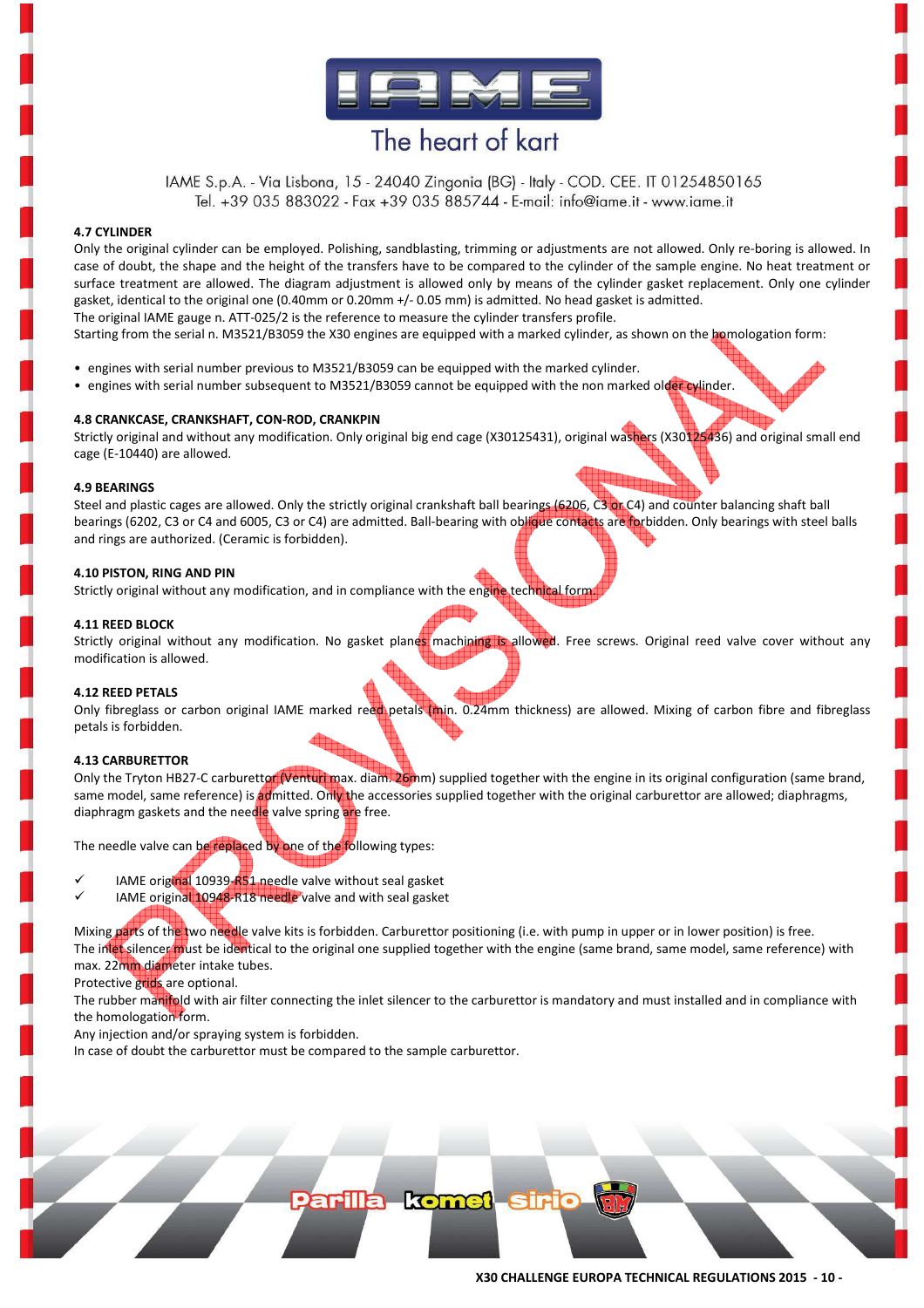

IAME S.p.A. - Via Lisbona, 15 - 24040 Zingonia (BG) - Italy - COD. CEE. IT 01254850165 Tel. +39 035 883022 - Fax +39 035 885744 - E-mail: info@iame.it - www.iame.it

#### **4.14 CLUTCH**

The centrifugal clutch must engage at max. 4.000 RPM moving the kart with driver on board and in racing conditions. The clutch must be completely triggered at max. 6.000 RPM in any condition, this measurement can eventually be checked with proper instruments. Each driver will be responsible for the wear status of the clutch padding material and friction parts cleaning, since the proper clutch operation might be checked at any moment of the event, and even after each phase.

#### **4.15 IGNITION**

**4.15.1** Only **original** ignitions, either **Digital Selettra** or **Digital PVL** systems are allowed, without any modification. Scrutineers, following a decision of the Stewards have the right to ask for the replacement of the whole ignition system or part at any moment before starting the race. The organizer will not be liable for any eventual breakdown occurred after the replacement.

**4.15.2** Only the electronic **CDI box type "C" (16000 RPM)** is allowed and must be fixed on the chassis. The markings on the electronic box are compulsory and must be clearly visible without disassembling the electronic box. Covering with adhesive or masking tape is forbidden. Modifications on the stator fixing, the shape and thickness of the rotor key and the rotor and crankshaft slots are forbidden. The battery must be fixed to the chassis and always connected to the ignition system.

#### **4.16 SPARKPLUG**

**4.16.1** Only the following NGK sparkplugs, strictly original and without any modification, are allowed:

B9EG - B10EG - BR9EG - BR10EG – BR9EIX - BR10EIX

**4.16.2** The sparkplug must be installed with its original gasket.

**4.16.3** The insulator must not exceed the sparkplug body and the length of the sparkplug body itself must be max. 18,5 mm.

**4.16.4** Original spark plug cap, as delivered with the engine (IAME p.n. 10544)

#### **4.17 EXHAUST**

**4.17.1** Only the original muffler and header are allowed as supplied with the engine and must be kept in compliance with the homologation form, therefore no modification in structure or in dimensions is allowed. Only the Junior 29 mm restricted header is allowed, in compliance with the homologation form. Drilling and welding operations on the header are allowed only to install a temperature probe.

**4.17.2** Only the flexible hose length can be modified in order to modify the exhaust length. In any case the exhaust system must be in compliance with the phonometric measurement.

**4.17.3** The use of the exhaust silencer as described in the attachment n.5 is mandatory at all moments of the event

#### **4.18 COOLING**

The cooling system must be in its original configuration: only one IAME original radiator (p.n. T-8000B), only one IAME original simple water pump (p.n. T-8202) are allowed. The number of radiator support brackets is not limited. Only simple or by pass IAME original thermostats are allowed and their use is optional. Only water with no other additives is allowed for cooling. Radiators shields, either mechanic or adhesive are allowed but should not be removed when the kart is in motion. Only original water cooling tubes, as delivered with the engine.

#### **4.19 STARTING**

**4.19.1** The engine is provided with an on board electric starter. The original on board starting system has to be installed with all its components and properly connected

Parilla komet sir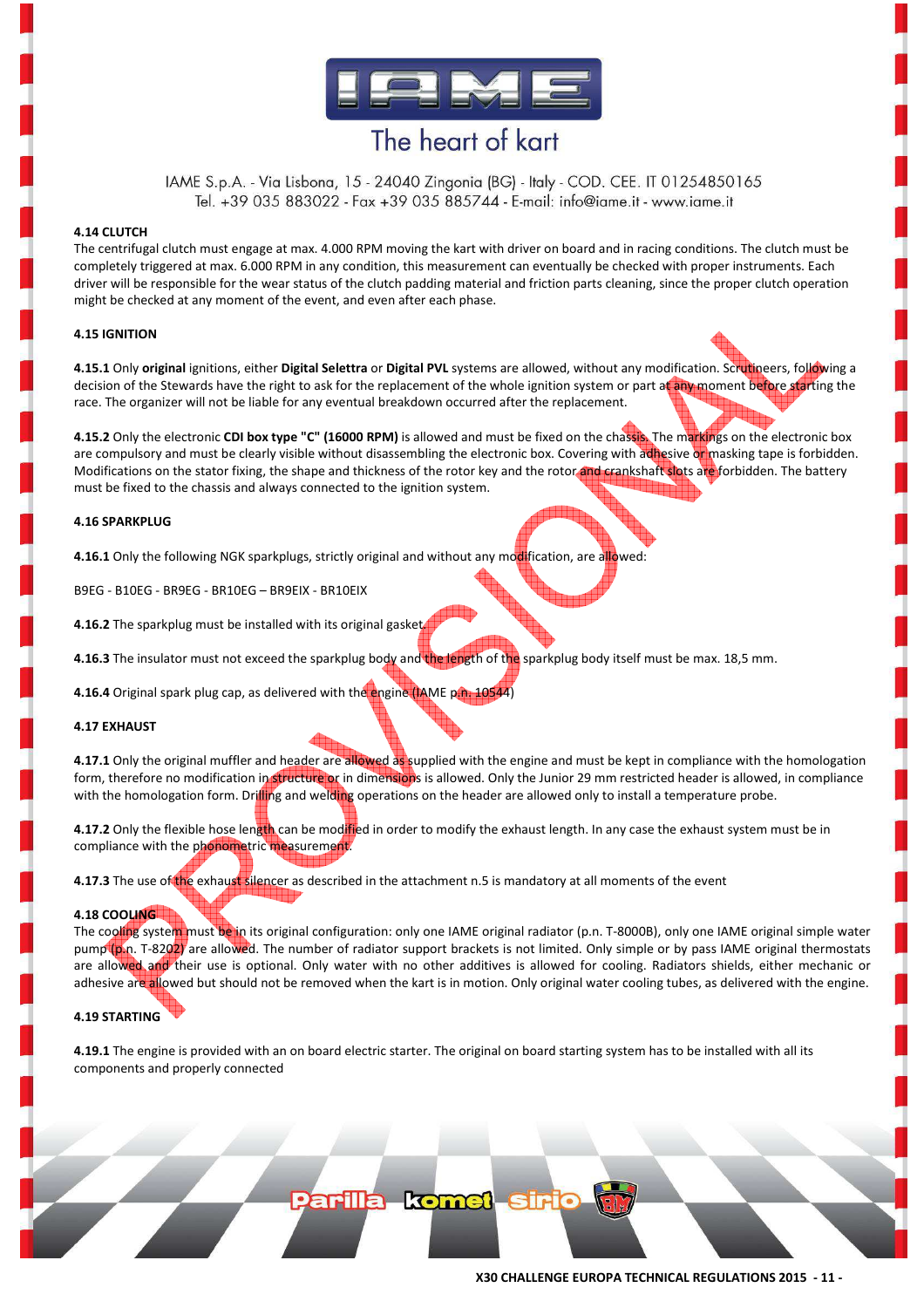

IAME S.p.A. - Via Lisbona, 15 - 24040 Zingonia (BG) - Italy - COD. CEE. IT 01254850165 Tel. +39 035 883022 - Fax +39 035 885744 - E-mail: info@iame.it - www.iame.it

#### **4.20 SPROCKETS**

Only IAME original Z10 or Z11 or Z12 sprockets are admitted.

#### **4.21 INSPECTIONS**

**4.21.1** The engine technical inspection is performed by the technical stewards together with one delegate previously appointed by IAME S.p.A. who will act as consultant. The technical stewards have the right to inspect any part to the point that it can no longer be employed. If this is the event, the inspected part that comes out to be regular will be replaced to the driver at no cost. Any part found out irregular, will not be refunded.

**4.21.2** In any moment, the technical officials, following a decision of the Stewards, have the right to replace any part, any accessory or even the entire engine

**4.21.3** The technical forms are the main comparison reference for Scrutineers. In case of doubts on the engine parts conformity, the comparison with the sample engine will be the definitive probating element.

**4.21.4** In case of extremely controversial events, the Stewards can decree the delivery of the concerned parts, duly sealed, to IAME S.p.a. which will proceed with an accurate inspection at the factory with the presence of one representative of the Competitor and one of the Sporting Authority.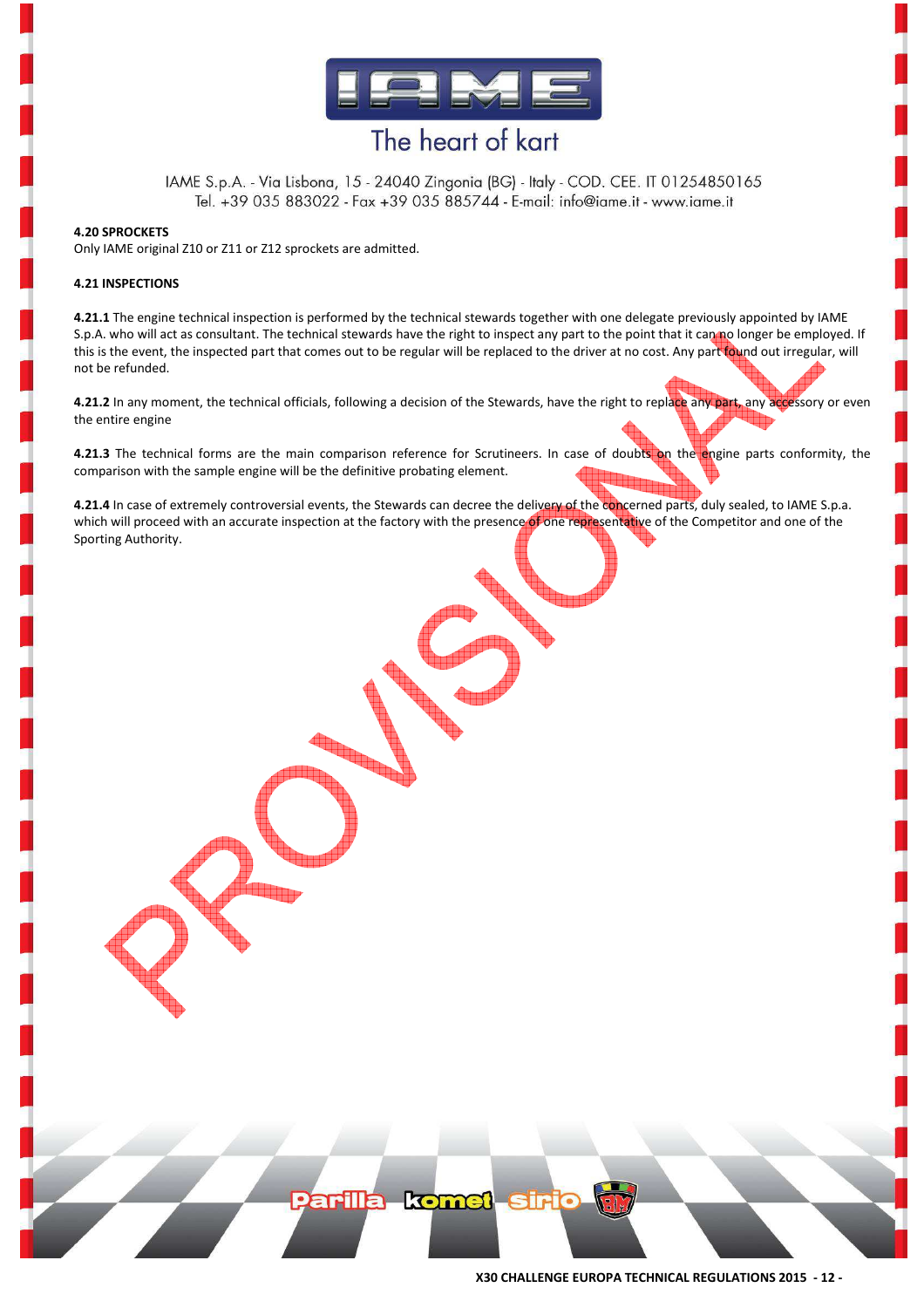

IAME S.p.A. - Via Lisbona, 15 - 24040 Zingonia (BG) - Italy - COD. CEE. IT 01254850165 Tel. +39 035 883022 - Fax +39 035 885744 - E-mail: info@iame.it - www.iame.it

#### **Article 5. ENGINE IAME X30 SUPER SHIFTER 125cc RL TaG - X30 SUPER SHIFTER CATEGORY**

Any modification on the engine, if not expressly authorized, is forbidden. IAME considers as modifications any action changing the initial aspect and dimensions of an original part. Any modification and/or installation having as a consequence to alter a dimension and/or its control possibility is strictly forbidden. The Entrant / Drivers are liable for the conformity of their material.

**5.1** The following original homologation forms of the engine:

«343A» IAME X30 Super Shifter 175cc TaG

are integral part of the technical regulations.

**5.2** Only the IAME X30 Super Shifter 175cc-RL-TaG, original and strictly in compliance with the manufacturer's technical form (technical features, sizes, weights, diagrams with the tolerances prescribed by the manufacturer) is admitted. The pictures on the original homologation forms are as well valid to identify the engine and the parts.

**5.3** The engines must be provided with their original serial number.

No modification, improvement, polishing, addition or removal of material of any engine part is allowed. Each engine internal or external part has to be installed in its original position and functioning according to the original design specs.

**5.4** IMPORTANT: The tolerances reported on homologation form are necessary to comprise all the machining, assembling and settling tolerances. Nevertheless, the Entrant is absolutely not allowed to make any intervention on the engine, even if the characteristic dimensions after his intervention will still be within the prescribed tolerances.

**5.4.1** Any tuning is forbidden: the maximum and minimum allowed values and the volume of the combustion chamber have to be made according to the method described in the CIK Technical Regulations.

#### **5.5 DIAGRAMS TABLE**:

|                                  | <b>IAME X30 SUPER SHIFTER</b> |  |
|----------------------------------|-------------------------------|--|
| <b>EXHAUST</b>                   | 197 º max                     |  |
| <b>BOOSTERS</b>                  | $191$ <sup>o</sup> max        |  |
| <b>TT TRANSFERS</b>              | $124°$ max                    |  |
| PRIMARY SIDE TRANSFERS           | 124,5º max                    |  |
| SECONDARY SIDE TRANSFERS         | 127,5º max                    |  |
| <b>COMBUSTION CHAMBER VOLUME</b> | 17cc minimum with CIK insert  |  |
|                                  |                               |  |

Homologation Form «  $343A$  » - angular reading by inserting a 0.2x5mm gauge

#### **5.6 CYLINDER HEAD**

**5.6.1** The cylinder head has to be strictly original. Only the thread repairing by means of an M14x1,25 helicoil, with the same length as the original thread is allowed. The sparkplug body tightened on the cylinder head must not protrude from the upper part of the combustion chamber dome. The gauge p.n. ATT-046/1 is the reference to check the interior shape of the cylinder head. Only one copper head gasket allowed.

**5.6.2** The squish (distance between piston and cylinder head) must be minimum 1mm at all points. The thickness of the tin (50% tin minimum) wire used for the squish measurement must have 1,5mm diameter. Measurements must be taken with the engine in racing conditions at any time during the event.

Parilla komet sir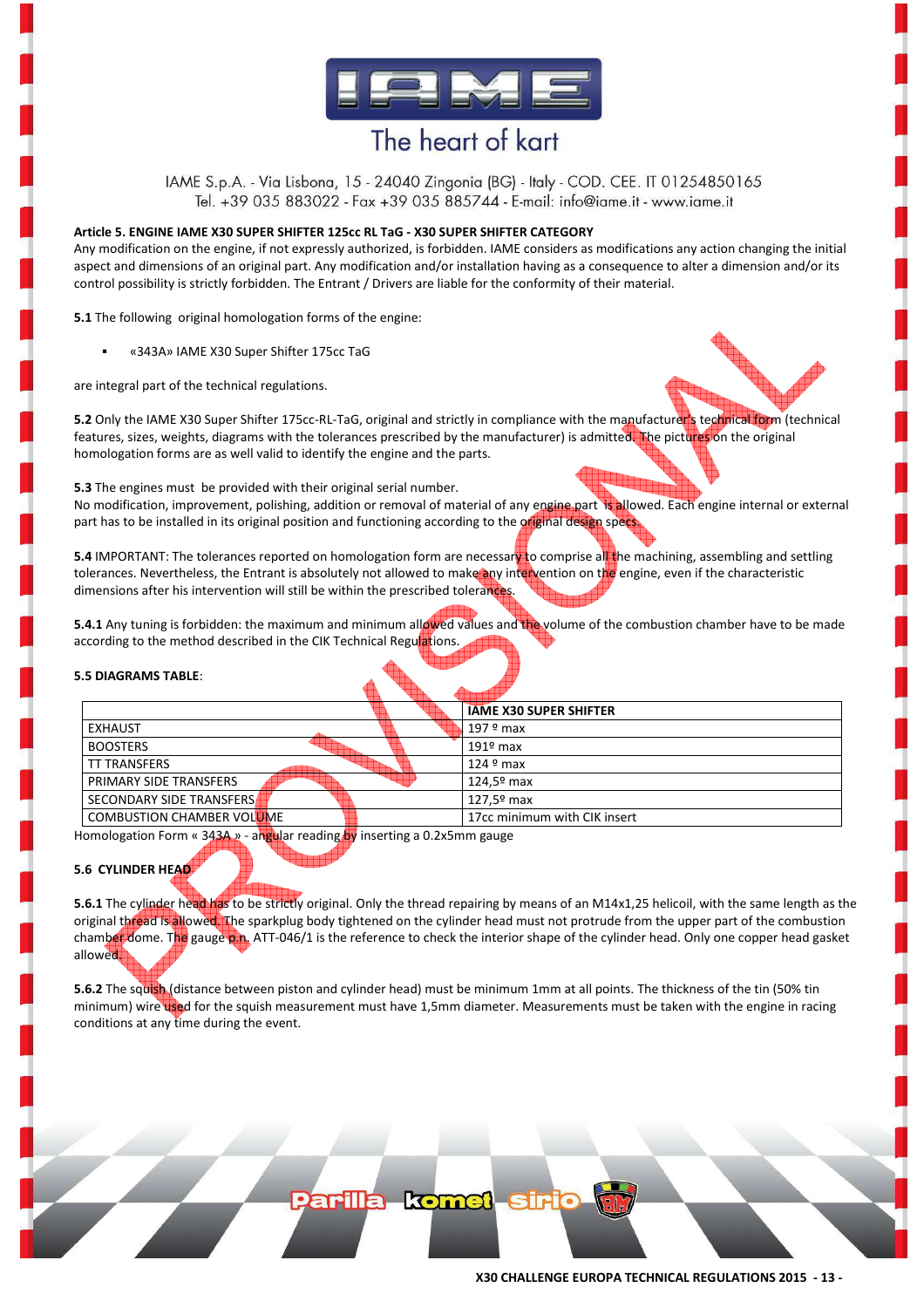

IAME S.p.A. - Via Lisbona, 15 - 24040 Zingonia (BG) - Italy - COD. CEE. IT 01254850165 Tel. +39 035 883022 - Fax +39 035 885744 - E-mail: info@iame.it - www.iame.it

#### **5.7 CYLINDER**

Only the original cylinder can be employed. Polishing, sandblasting, trimming or adjustments are not allowed. Only re-boring is allowed. In case of doubt, the shape and the height of the transfers have to be compared to the cylinder of the sample engine. No heat treatment or surface treatment are allowed. The diagram adjustment is allowed only by means of the cylinder gasket replacement. Only the cylinder gaskets identical to the original ones ( 0.40mm or 0.20mm) are admitted. A +/- 0.05mm tolerance is admitted taking into account the gasket thickness variation. Only one gasket is admitted. In addition to the measurement of the opening angles, the templates IAME cod. ATT-061/2 and 061-ATT/4 are the reference to check the distance of the top edge of the ports from the cylinder head plane.

#### **5.8 CRANKCASE, CRANKSHAFT, CON-ROD, CRANKPIN**

Strictly original and without any modification. Only original big end cage (X30125431), washers (X30125436) and original small end cage (IFC-50350) are allowed.

#### **5.9 BEARINGS**

Only steel and plastic cages are allowed. Only the strictly original crankshaft bearings (ball bearing 6205 C4 or roller bearing 6205 BC1 1442B) and gearbox shafts ball bearings (6205 C4 - 6204 C4 - 6202 T1XC4) are allowed. Ball-bearing with oblique contacts are forbidden. Only bearings with steel balls, steel rollers and steel rings are authorized.

#### **5.10 PISTON, RING, AND PIN**

Strictly original without any modification, and in compliance with the engine technical form

#### **5.11 REED BLOCK**

Strictly original without any modification. No gasket planes machining is allowed. Free screws. Original reed valve cover without any modification is allowed.

#### **5.12 REED PETALS**

Only original carbon fibre IAME marked (min. 0.30mm thick) reed petals are allowed. Modification to the original petals shape is forbidden.

#### **5.13 CARBURETTOR**

Only the carburettor supplied together with the engine in its original configuration (same brand, same model, same reference) is admitted: Dell'Orto VHSB36RD. Only the original, not modified, Dell'Orto setting elements, provided for the concerned carburettor and summarized on the homologation form, are allowed. The inlet silencer must be selected from the list of CIK homologated 30mm intake tubes ones and it must be in compliance with the related homologation form. Any injection and/or spraying system are forbidden.

#### **5.14 CLUTCH**

All the clutch components must be strictly IAME original. The clutch must be installed with all its parts in the original number and position.

#### **5.15 IGNITION**

**5.15.1** Only the original Selettra Digital K ignition system are allowed, without any modification. Scrutineers have the right to ask for the replacement of the whole ignition system or part at any moment before starting the race. The organizer will not be liable for any eventual breakdown occurred after the replacement.

**5.15.2 Only the electronic CDI box type "L"** is allowed and must be fixed on the chassis. Modifications on the stator fixing, shape and thickness of the rotor key and the rotor and crankshaft slots are forbidden as well as any modification on the ignition system support. The markings on the electronic box are compulsory and must be clearly visible without disassembling the electronic box. Covering with adhesive or masking tape is forbidden. The battery must be fixed to the chassis and always connected to the ignition system.

**arilla komet sir**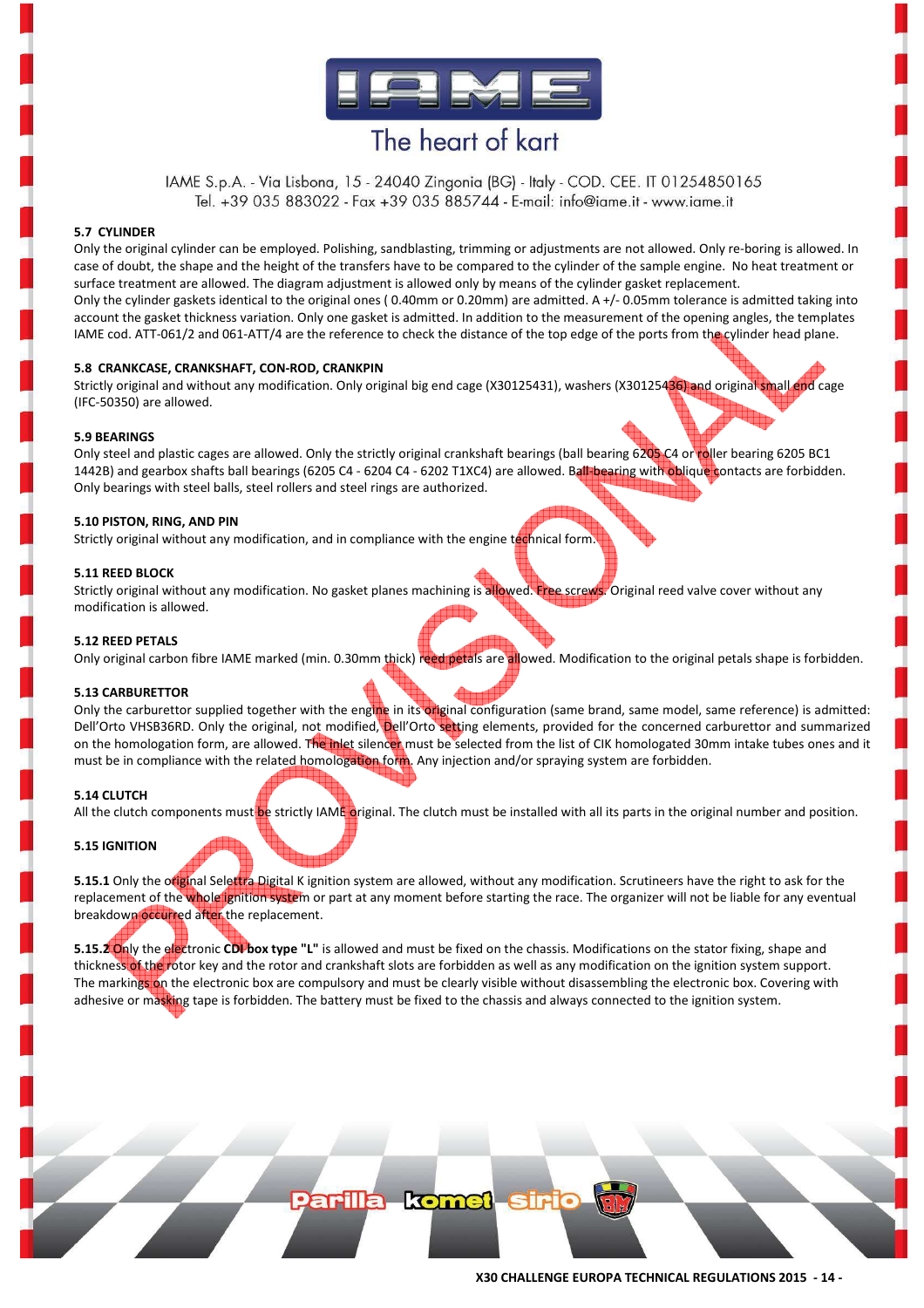

IAME S.p.A. - Via Lisbona, 15 - 24040 Zingonia (BG) - Italy - COD. CEE. IT 01254850165 Tel. +39 035 883022 - Fax +39 035 885744 - E-mail: info@iame.it - www.iame.it

#### **5.16 SPARKPLUG**

**5.16.1** Only the following NGK sparkplugs, strictly original and without any modification, are allowed:

B10EG - BR10EG - BR10EIX - B11EG - B105EGV - B11EGV - R6254E-105

**5.16.2** The sparkplug must be installed with its original gasket.

**5.16.3** The insulator must not exceed the sparkplug body and the length of the sparkplug body itself must be max. 18,5 mm.

**5.16.4** Original spark plug cap, as delivered with the engine (IAME p.n. 10544)

#### **5.17 MUFFLER, MANIFOLD AND SILENCER**

**5.17.1** The original muffler as supplied with the engine must be kept in compliance with the homologation form, therefore no modification in structure or in dimensions are allowed. Drilling and welding operations on the exhaust muffler are only allowed on the support provided for the installation of the temperature probe. Only spacers and gaskets between cylinder and exhaust manifold can be added or removed in order to adjust muffler length.

**5.17 2** Only CIK homologated exhaust silencers, in compliance with the homologation form, are allowed. No size or structure modifications are allowed.

**5.17.3** In any moment the exhaust system must be in compliance with the prescribed sound measurement.

#### **5.18 COOLING**

Cooling system: only one radiator, only one simple, plastic or aluminium, water pump (one inlet, one outlet) are allowed. The number of radiator support brackets is not limited. Only simple or by pass thermostats are admitted and their use is optional. Only water with no other additives is allowed for cooling. Radiators shields, either adhesive of mechanical are allowed but should not be removed when the kart is in motion.

#### **5.19 STARTING**

The engine is provided with an on board electric starter. The original on board starting system has to be installed with all its components and properly connected.

#### **5.20 SPROCKETS**

Only IAME Z15, Z16, Z17, Z18, Z19 and Z20 sprockets are admitted.

#### **5.21 GEARBOX**

**5.21.1** All the gearbox and selector components must be strictly original.

**5.21.2 No further heat treatment nor surface treatment are allowed.** 

**5.21.3** The gear ratios must be strictly original and according to the list described in the homologation form.

**5.21.4** The check of the gear ratios must be done according to the Article 12 of the CIK Technical Regulations.

Parilla komet siri

**X30 CHALLENGE EUROPA TECHNICAL REGULATIONS 2015 - 15 -**